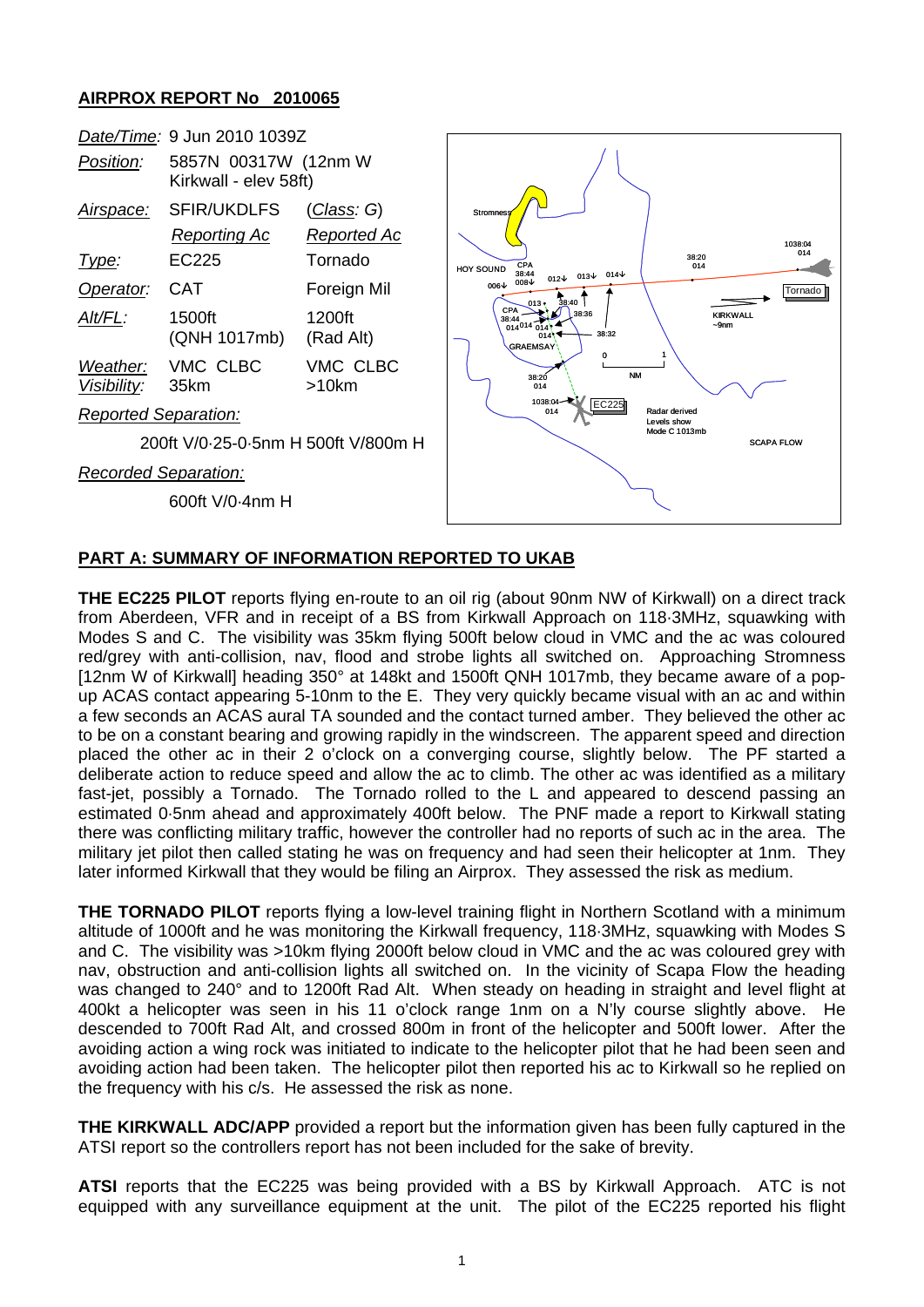details to Kirkwall Tower/Approach at 1031. He was issued with the Kirkwall QNH and informed it would be a BS, with no reported traffic to affect. The pilot read back the pressure and ATC service. Some 6min later at 1039:00 the pilot reported, *"we just made visual contact with a fast moving like a Tornado in front of us and just in case you are aware of his position"*. The controller responded, *"no I had no information on that aircraft"*. After commenting about its position, a call was received from the pilot of the military traffic, *"The aircraft is on frequency Tornado is call sign XXXX we were visual with the helicopter and sorry for t- for the er close contact we saw you one mile out"*. The pilot of the EC225 responded, *"Okay thanks a lot yeah we did get you on ACAS er at the last minute but er yeah took us by surprise thanks"*.

With Kirkwall having no information about the presence of the Tornado, it is assessed that there are no ATC causal factors to the Airprox.

UKAB Note (1): The Tornado was authorised into LFA14 between 1015-1100. The LFH strongly recommends that aircrew should contact Kirkwall whilst within 15nm radius of Kirkwall airfield owing to the large number of inter-island flights.

UKAB Note (2): The radar recording clearly captures the incident. Prior to the Airprox the EC225 has remained on a generally steady NW'ly track whilst the Tornado has routed 9nm to E of the helicopter tracking 020° before turning 3nm SW of Kirkwall Airport on to a generally W'ly track. At 1038:04 the EC225 is seen 3nm S of Stromness squawking 0040 (N Sea conspicuity code) tracking 340° at FL014 (1520ft QNH 1017mb) with the Tornado in its 0230 position range 4·2nm tracking 265° squawking 3702 (Lossiemouth assigned code) indicating the same level. Both ac continue on converging tracks and by 1038:32 separation has reduced to 1·2nm. The next sweep at 1038.36 shows the Tornado descending through FL013 (1420ft QNH) in the EC225's 2 o'clock range 0·8nm. Four seconds later vertical separation has increased to 200ft whilst lateral separation has decreased to 0·5nm, the EC225 still at FL014 with the Tornado in its 1230 position at FL012. The CPA occurs on the next sweep at 1038:44, the Tornado descending through FL008 having crossed ahead of the EC225 and now in its 1130 position range 0·4nm, 600ft above at FL014. The Tornado then diverges and levels at FL006 with the EC225 in its 7 o'clock range 0·7nm which indicates FL013.

## **PART B: SUMMARY OF THE BOARD'S DISCUSSIONS**

Information available included reports from the pilots of both ac, transcripts of the relevant RT frequencies, radar video recordings, reports from the air traffic controllers involved and reports from the appropriate ATC authorities.

Members thought that the Tornado pilot would have been better informed if he had called Kirkwall for a service. Although he reported listening out on the frequency he was unaware of the EC225's presence, probably because there had been no exchange of RT after the EC225 flight's initial call over 6min prior to the Airprox. With both ac being in Class G airspace, each crew had equal responsibility for maintaining their separation from other traffic through see and avoid, although under the Rules of the Air the Tornado had right of way. The EC225 crew had been aware of the Tornado to the E from their TCAS equipment but became concerned when it approached rapidly on a constant bearing at the same level. Approaching the CPA the crew elected to slow down and climb before they visually acquired the Tornado as it descended before passing 0·5nm ahead and 400ft below. The Tornado crew saw the helicopter at 1nm range, slightly later than ideal but a range thought to be reasonable by a Mil fast-jet experienced Member, and had quickly descended whilst they passed 800m ahead and 500ft lower. Members agreed that the actions taken by both parties had removed the risk of collision but the Tornado crew had flown close enough to cause the EC225 crew concern.